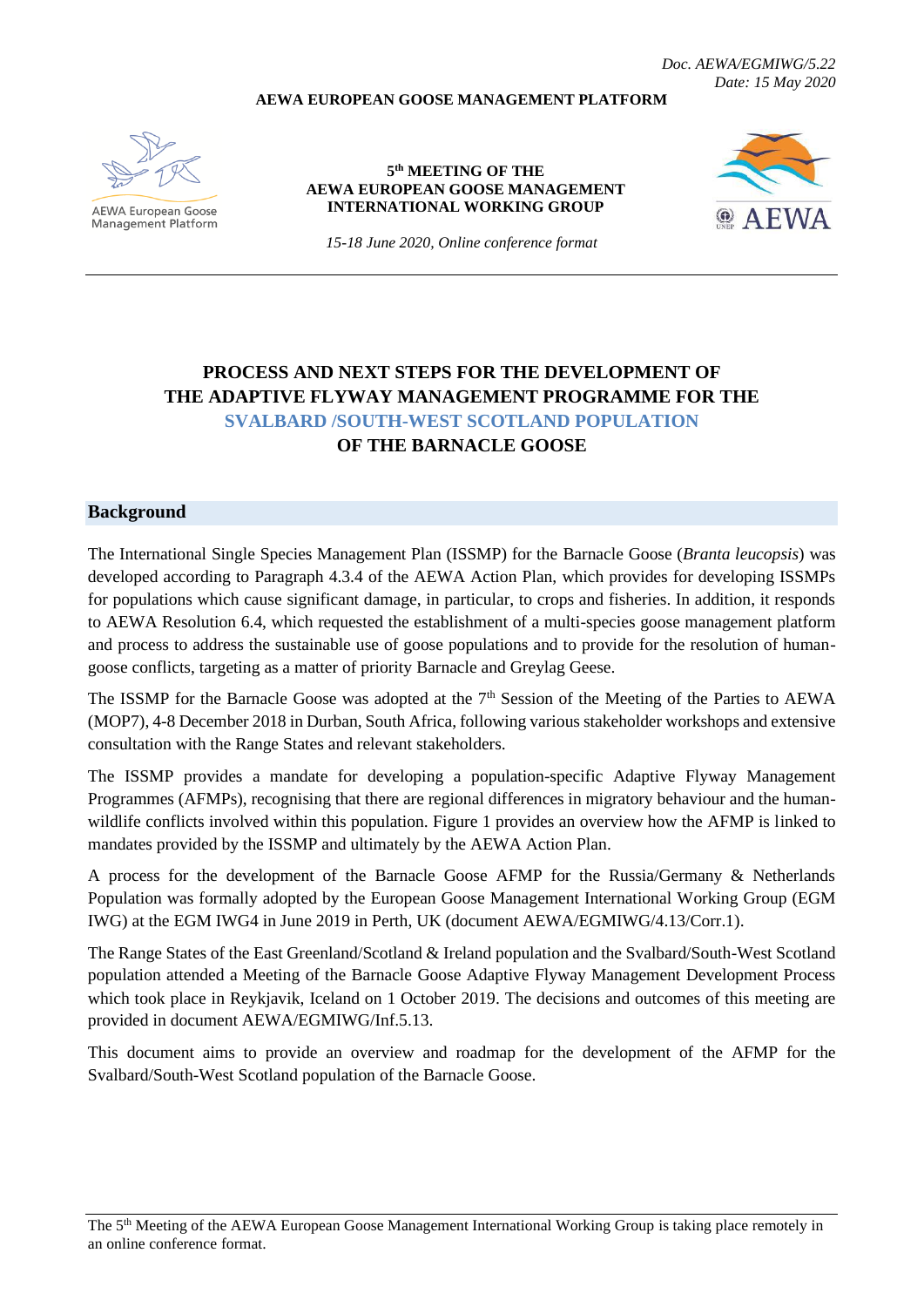

Figure 1. Link between Adaptive Flyway Management Programme (AFMP) and mandates by the AEWA International Single Species Management Plan (ISSMP) and the AEWA Action Plan